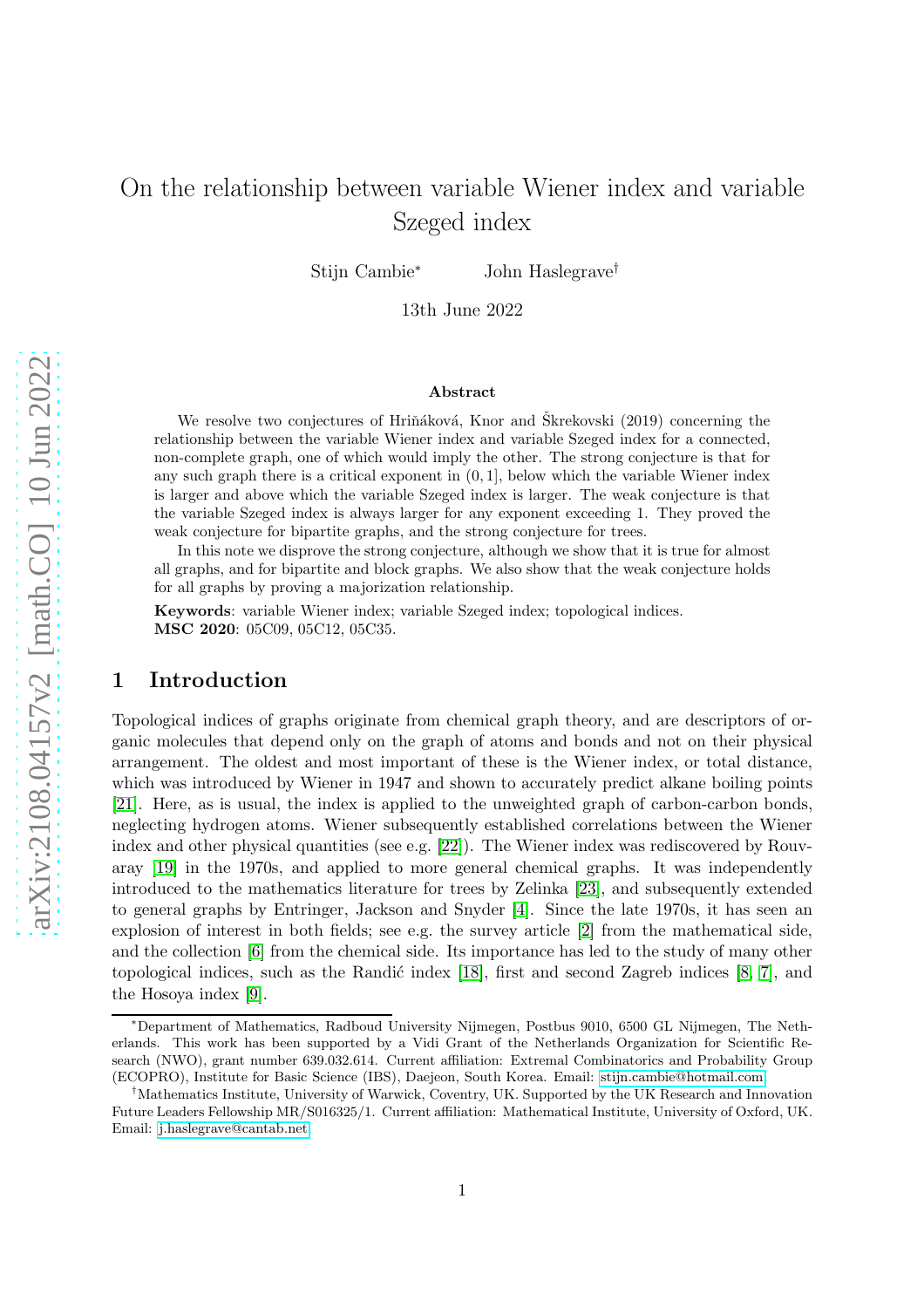Among topological indices, the Wiener index has a particularly simple and natural definition: it is the sum, over all unordered pairs of vertices, of the graph distance between those vertices (hence the alternative name of "total distance"; it is linearly related to the average distance when the order is fixed). We define the Wiener index only when the graph is connected, so all distances are finite; this is certainly the case for molecular graphs.

As a special case of the alternative method to compute  $W(G)$  by use of a canonical metric representation of a graph, as defined in  $[12]$ , it is well known that for a tree T one can compute the total distance as a sum of a certain quantity over the edges instead of the sum of distances over all pairs of vertices. For each edge  $e = uv$ , write  $n_u(v)$  for the number of vertices strictly closer to u than to v (including u itself), and  $n_v(u)$  for the number strictly closer to v than to u. Then

<span id="page-1-0"></span>
$$
W(T) = \sum_{uv \in E(T)} n_x(y) \cdot n_y(x). \tag{1}
$$

.

This fact, which follows from a simple double-counting, was observed by Wiener in his original paper [\[21\]](#page-10-0), where only trees were considered. However, [\(1\)](#page-1-0) fails to hold for most other graphs, owing to the fact that shortest paths are typically not unique.

For a general graph  $G$ , the right-hand side of  $(1)$  denotes a different topological index, introduced by Gutman [\[5\]](#page-9-6) and subsequently called the Szeged index:

$$
\mathrm{Sz}(G) := \sum_{uv \in E(G)} n_u(v) \cdot n_v(u).
$$

In general it is not necessarily true that  $S_Z(G) = W(G)$ , but the inequality  $S_Z(G) \geq W(G)$  holds for all connected graphs [\[13\]](#page-10-6). The graphs where equality occurs were classified by Dobrynin and Gutman [\[3\]](#page-9-7); these are precisely the block graphs (also known as clique trees), that is, graphs where every maximal biconnected subgraph is complete. The difference between the Szeged and Wiener indices can take any non-negative integer value other than 1 or 3 [\[16\]](#page-10-7).

The study of topological indices encompasses variable forms, which depend not only on the graph G but on a parameter often denoted  $\alpha$ ; the terms which make up the index in question are raised to the power  $\alpha$  before summing. This allows the sensitivity of the topological index to extreme values to be altered. For example, the variable form of the Randic index was introduced in [\[1\]](#page-9-8), and the variable Zagreb indices in [\[15\]](#page-10-8).

Hriňáková, Knor and Škrekovski [\[10\]](#page-9-9) generalized the Wiener and Szeged indices to analogous variable forms, and studied the relation between the variable Wiener index and variable Szeged index. For a parameter  $\alpha$ , these two graph parameters are defined as respectively

$$
W^{\alpha}(G) := \sum_{u,v \in V} d(u,v)^{\alpha} \text{ and } Sz^{\alpha}(G) := \sum_{uv \in E(G)} (n_u(v) \cdot n_v(u))^{\alpha}
$$

<span id="page-1-1"></span>They gave the following two conjectures (in these conjectures, and the rest of this paper, graphs are tacitly assumed to be connected).

Conjecture 1.1 ([\[10,](#page-9-9) Conjecture 5]). *For every non-complete graph* G *there is a constant*  $\alpha_G \in (0,1]$  *such that* 

$$
Sz^{\alpha}(G) > W^{\alpha}(G)
$$
  
\n
$$
Sz^{\alpha}(G) = W^{\alpha}(G)
$$
  
\n
$$
z^{\alpha}(G) < W^{\alpha}(G)
$$
  
\n
$$
if \alpha = \alpha_G;
$$
  
\n
$$
if \alpha < \alpha_G.
$$

<span id="page-1-2"></span>**Conjecture 1.2** ([\[10,](#page-9-9) Conjecture 6]). *For every non-complete graph* G and every  $\alpha > 1$  we  $have Sz^{\alpha}(G) > W^{\alpha}(G).$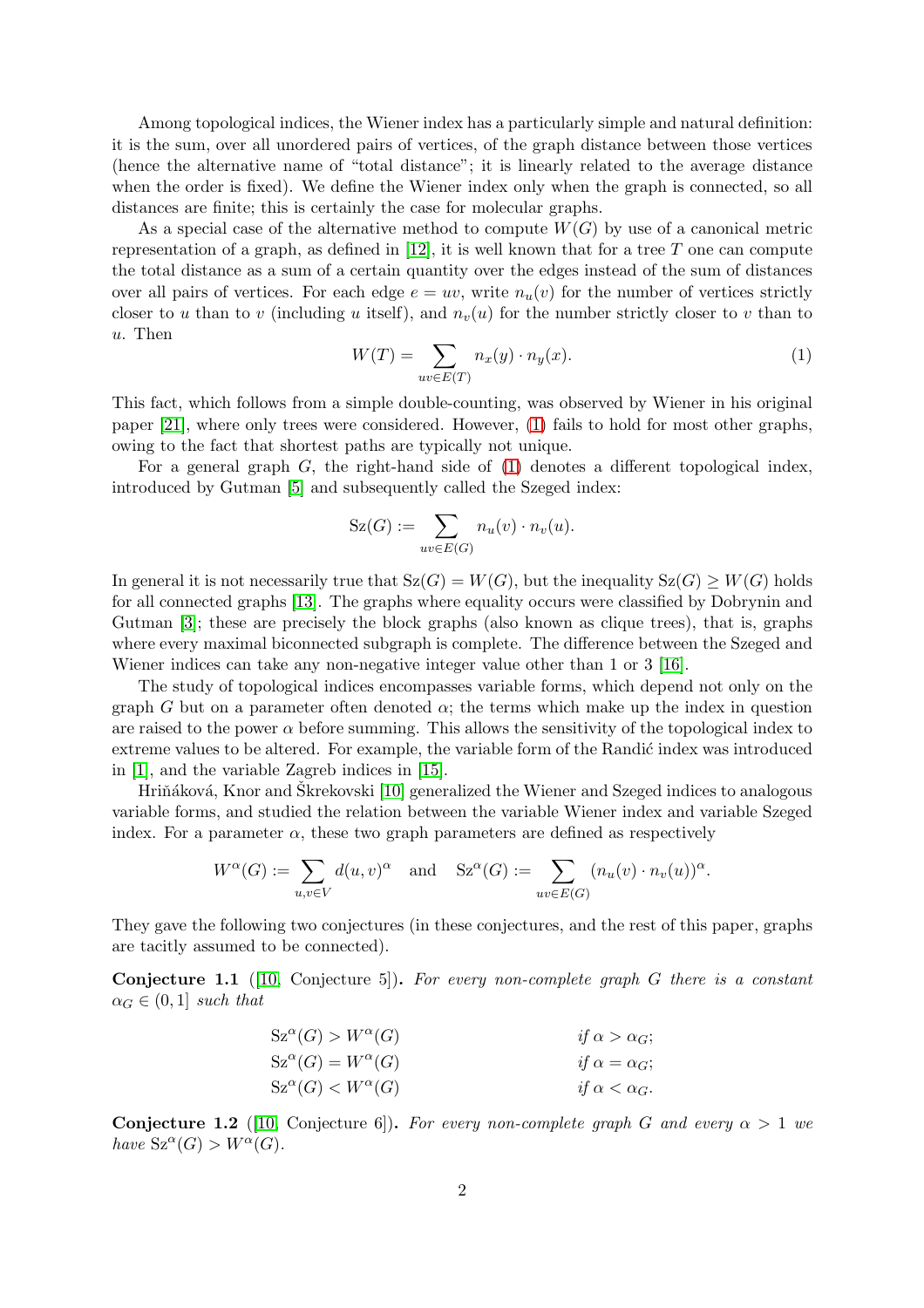Note that Conjecture [1.1,](#page-1-1) since it requires  $\alpha_G \leq 1$ , implies Conjecture [1.2.](#page-1-2) Complete graphs are excluded from the conjectures since if G is complete we have  $Sz^{\alpha}(G) = \binom{|G|}{2}$  $\binom{G}{2} = W^{\alpha}(G)$  for every  $\alpha$ .

If we consider  $(d(u, v))_{u,v\in V(G)}$  and  $(n_u(v) \cdot n_v(u))_{uv\in E(G)}$  as two sequences (of positive integers)  $(x_i)_i$  and  $(y_i)_i$  derived from a graph, then we are comparing the sums  $\sum f(x_i)$  and  $\sum f(y_i)$  where  $f(x) = x^{\alpha}$ . A famous inequality related to such sums is Karamata's inequal-ity [\[11\]](#page-10-9), which is a generalization of the better known inequality of Jensen. Hriňáková et al. [\[10\]](#page-9-9) used Karamata's inequality to derive inequalities between  $Sz^{\alpha}(G)$  and  $W^{\alpha}(G)$  for trees and bipartite graphs (when  $\alpha > 1$ ), proving that the strong conjecture holds for trees and the weak conjecture for bipartite graphs.

In Section [2,](#page-2-0) we prove that the weak conjecture is indeed true by a small adaptation of Karamata's inequality combined with a majorization result. In Section [4](#page-7-0) we describe a family of counterexamples to the strong conjecture. However, we are able to prove the strong conjecture for some special families of graphs in Section [3.](#page-4-0) In particular we show that it is true for bipartite graphs, block graphs, and all graphs in a moderately sparse regime. We show that it is true for almost all graphs in a very strong sense: we prove that it is true with high probability for the random graph  $G(n, m)$  (that is, a uniformly random choice from the set of all connected graphs with *n* vertices and  $m = m(n)$  edges), even if *m* is chosen adversarially.

Since this work was submitted, a different and independent proof of the weak conjecture by Vukićević and Bulatović has appeared [\[20\]](#page-10-10).

### <span id="page-2-0"></span>2 Proof of the weak conjecture

#### 2.1 An adaptation of Karamata's inequality

Karamata's inequality generalises Jensen's inequality for convex functions to majorizing sequences. In this article, we will find it convenient to define the notion of majorizing sequences in a slightly more general way, in the sense that the sequences do not need to have the same length or sum. Throughout the whole article, a sequence will always be ordered (from largest to smallest).

**Definition 2.1** (majorizing sequences). Let  $(x_i)_{1\leq i\leq n}$  and  $(y_i)_{1\leq i\leq m}$  be two sequences. Then the sequence  $(x_i)_i$  majorizes  $(y_i)_i$  if for every positive integer k it is true that  $\sum_{1 \le i \le k} x_i \ge$  $\sum_{1 \leq i \leq k} y_i$ . In this summation  $x_i$  and  $y_j$  are taken to be zero if  $i > n$  or  $j > m$ .

<span id="page-2-4"></span>With this definition in place, Karamata's inequality is as follows.

**Theorem 2.2** (Karamata's inequality). Suppose  $(x_i)_{1 \leq i \leq n}$  and  $(y_i)_{1 \leq i \leq n}$  are decreasing se*quences of equal length, taking values in some interval I, with*  $(x_i)_i$  *majorizing*  $(y_i)_i$ . Let  $f: I \to \mathbb{R}$  *be a convex function. If either of the following conditions are satisfied:* 

- <span id="page-2-2"></span><span id="page-2-1"></span>*(i)*  $\sum_{i=1}^{n} x_i = \sum_{i=1}^{n} y_i$  *or*
- *(ii)* f *is increasing on* I*,*

*then*  $\sum_{i=1}^{n} f(x_i) \geq \sum_{i=1}^{n} f(y_i)$ *. Furthermore, provided* f *is strictly convex, we have equality only if the two sequences are identical.*

The inequality under condition [\(i\)](#page-2-1) is Karamata's original formulation [\[11\]](#page-10-9); the sufficiency of the alternative condition [\(ii\)](#page-2-2) is well known and may be proved in the same way (see, for example, [\[17,](#page-10-11) Theorem 12.7]).

<span id="page-2-3"></span>As a corollary, we obtain the following modified version for integer sequences.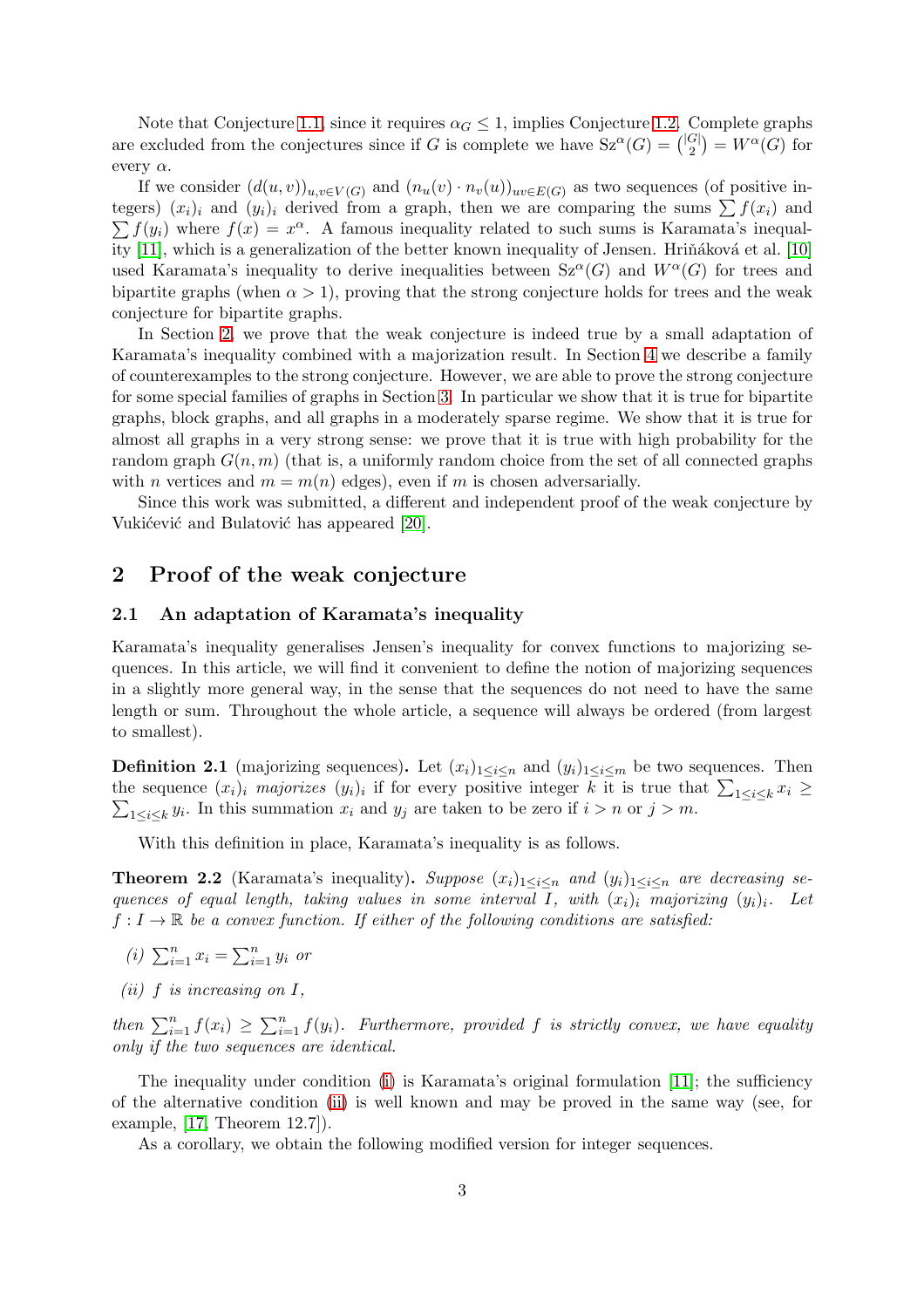**Corollary 2.3.** Let  $\vec{x} = (x_i)_{1 \leq i \leq n}$  and  $\vec{y} = (y_i)_{1 \leq i \leq m}$  be two sequences of nonnegative integers  $such that the former majorizes the latter and let  $t = \sum_i x_i - \sum_i y_i$ . Let  $f$  be a function satisfying$  $f(0) = 0, f(1) = 1$  and  $f'(x), f''(x) \ge 0$  for all  $x \in \overline{\mathbb{R}^+}$ . Then

$$
\sum_{i} f(x_i) \ge \sum_{i} f(y_i) + t.
$$

*If the two sequences are not equal (which is certainly the case when*  $t > 0$ ) and f is strictly *convex, the inequality is strict as well.*

*Proof.* We can extend the sequence  $y_i$  with t values equal to 1 in the right spot (i.e. such that the sequence is still ordered) and add zeros to one of the two sequences to produce sequences  $\vec{x}', \vec{y}'$  of the same length. Suppose that  $y_k$  is the last positive term of  $\vec{y}$ , so that the t extra terms become  $y'_{k+1}, \ldots, y'_{k+t}$ . Note that  $\sum_{i=1}^k y'_i \leq \sum_{i=1}^k x'_i$ , and for  $1 \leq s \leq t$ , we have  $\sum_{i=1}^{k+s} y'_i = s + \sum_{i=1}^k y_i$ . If  $x'_{i+s} > 0$  then we have  $\sum_{i=1}^{k+s} x'_i \geq s + \sum_{i=1}^k x'_i \geq \sum_{i=1}^{k+s} y'_i$ , and if not we have  $\sum_{i=1}^{k+s} x'_i = \sum_{i\geq 1} x'_i \geq \sum_{i=1}^{k+s} y'_i$ . Consequently the updated sequence  $\vec{x}'$  does majorize  $\vec{y}'$  and so Karamata's inequality [\(i\)](#page-2-1) says that

$$
\sum_{i} f(x_i) \ge \sum_{i} f(y_i) + t.
$$

#### 2.2 A majorization relationship

As the reader may expect, the crucial fact we will need is the following majorization between the two sequences derived from the graph. We will write  $m = |E(G)|$  and  $N = \binom{|G|}{2}$  $\binom{G}{2}$  for the natural lengths of the two sequences; we will frequently find it convenient to extend  $(n_e)_{e \in E(G)}$ to a sequence of length N by adding zero terms.

<span id="page-3-1"></span>**Proposition 2.4.** *For every graph* G, the sequence  $(n_u(v) \cdot n_v(u))_{uv \in E(G)}$  majorizes the sequence  $(d(u, v))_{u, v \in V}$ .

*Proof.* For every edge uv, let  $n_{uv} = n_u(v) \cdot n_v(u)$ . Let  $(n_i)_{1 \le i \le m}$  (where  $m = |E(G)|$ ) be the ordered sequence (from largest to smallest) of  $(n_e)_e$  and let  $(d_i)_i$  be the ordered sequence of the distances  $(d(u, v))_{u,v \in V}$ . The following claim essentially gives the intuition behind the majorization of the sequences, the property that the  $n_i$  are larger than  $d_i$  in some structured way.

<span id="page-3-0"></span>**Claim 2.5.** For every pair of vertices x and y and every edge  $e = uv$  on a shortest path between x and y, we have  $d(x, y) \leq n_e$ .

*Proof.* Note that there are  $d(x, y) + 1$  vertices on a shortest path from x and y, all of them belonging to  $N_u(v)$  or  $N_v(u)$ . Hence  $d(x, y) + 1 \leq n_u(e) + n_v(e)$ , from which  $d(x, y) \leq n_u(v)$ .  $n_v(u) = n_e$  follows.

This implies that  $d(x, y) = \sum_{e \in P} \lambda_e n_e$ , where P is a shortest path (containing  $d(x, y)$  edges by definition) between x and y and  $\lambda_e = \frac{1}{n_e} \leq \frac{1}{d(x,y)}$  (by Claim [2.5\)](#page-3-0), so  $\sum_{e \in P} \lambda_e \leq 1$ .

As a consequence, we have

$$
\sum_{i=1}^{k} d_i = \sum_{i=1}^{k} \sum_{e \in P_i} \lambda_e n_e
$$

$$
= \sum_{e \in E} \Lambda_e n_e,
$$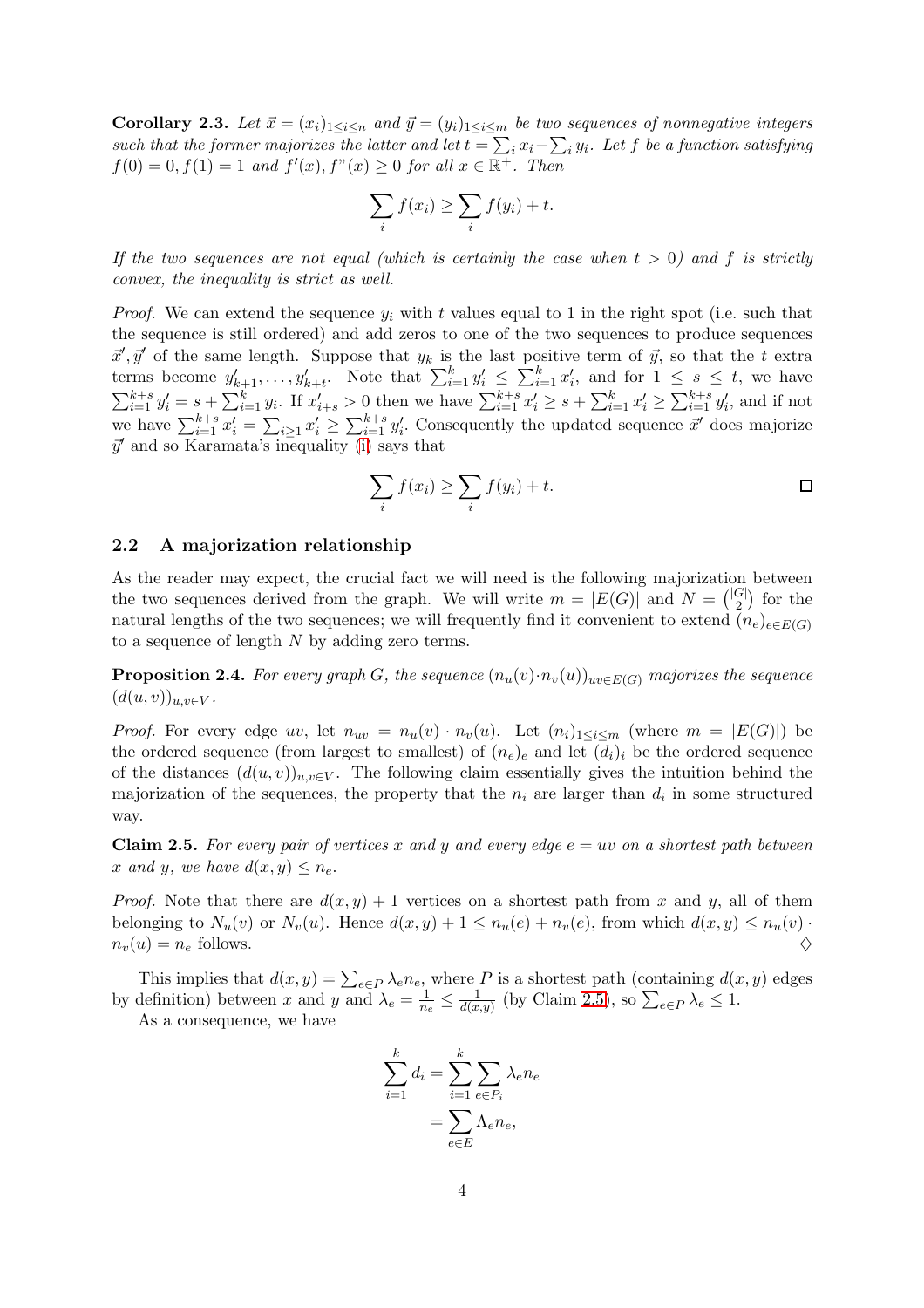where  $P_i$  is the chosen shortest path corresponding to the distance  $d_i$ . Here every  $\Lambda_e$  equals the number of shortest paths  $P_i$  through e (so at most  $n_e$ ) times  $\lambda_e$ , which is bounded by 1. Also we know  $\sum_{e \in E} \Lambda_e = \sum_{i=1}^k \sum_{e \in P_i} \lambda_e \leq k$ . This implies  $\sum_{e \in E} \Lambda_e n_e \leq \sum_{i=1}^k n_i$ .  $\Box$ 

As a consequence, we note that Conjecture [1.1](#page-1-1) is true in a slightly stronger form.

**Theorem 2.6.** For every  $\alpha > 1$  and graph G which is not a complete graph, one has  $Sz^{\alpha}(G)$  –  $W^{\alpha}(G) > S_{\mathbb{Z}}(G) - W(G) \geq 0.$ 

*Proof.* Since  $|E(G)| \neq {n \choose 2}$ <sup>n</sup><sub>2</sub>), the sequences  $(n_i)_i$  and  $(d_i)_i$  are not equal. Let  $t = \sum_i n_i - \sum_i d_i \ge 0$ . Since  $f(x) = x^{\alpha}$  satisfies  $f(0) = 0$  and  $f(1) = 1$  and is a positive, strictly convex increasing function for  $x \ge 0$  and  $\alpha > 1$ , by applying Corollary [2.3](#page-2-3) we have  $Sz^{\alpha}(G) > W^{\alpha}(G) + t$ .  $\Box$ 

### <span id="page-4-0"></span>3 Graphs which satisfy the strong conjecture

In Section [2,](#page-2-0) we noted that Conjecture [1.2](#page-1-2) was essentially an inequality for majorizing sequences instead of an inequality on graphs, once one observes Proposition [2.4](#page-3-1) is true. This cannot be the case for Conjecture [1.1.](#page-1-1) One can take the sequences  $\vec{x} = \{625, 81, 81, 16\}$  and compare with  $\vec{y} = \{256, 256, 256, 1\}$ , the first one majorizing the second, but  $\sum x_i^{\alpha} = \sum y_i^{\alpha}$  being true for  $0, \frac{1}{4}$ 4 and a number close to 0.88.

Fix a connected, non-complete graph G with n vertices and let  $h(\alpha) = \text{Sz}^{\alpha}(G) - W^{\alpha}(G)$ . Since  $h(\alpha)$  is a continuous function with  $h(0) < 0$  and  $h(1) > 0$ , by the intermediate value theorem there is at least one value of  $\alpha$  for which  $h(\alpha) = 0$  (and at least one such value lies in  $(0, 1)$ ; the strong conjecture is therefore equivalent to  $\alpha$  being unique. We therefore give a sufficient condition, in terms of majorization, for this to be the case.

<span id="page-4-5"></span>**Theorem 3.1.** Let  $\alpha$  be a value such that  $Sz^{\alpha}(G) = W^{\alpha}(G)$  for a non-complete graph G. If *the sequence*  $(n_i^{\alpha})_i$  *does majorize the sequence*  $(d_i^{\alpha})_i$ *, then*  $\alpha$  *is unique.* 

*Proof.* Assume  $\beta$  also satisfies  $Sz^{\beta}(G) = W^{\beta}(G)$ . Let  $c = \frac{\beta}{\alpha}$  $\frac{\beta}{\alpha}$ ; by [\[10,](#page-9-9) Proposition 8] we have  $\alpha, \beta > 0$  and so  $c > 0$ . Then

<span id="page-4-1"></span>
$$
\sum_{i} (n_i^{\alpha})^c = \sum_{i} (d_i^{\alpha})^c,\tag{2}
$$

where we extend the former sum with zero terms to give sequences of equal length. For  $c > 1$ the function  $f(x) = x^c$  is strictly convex, while for  $c < 1$  it is strictly concave. By Theorem [2.2](#page-2-4) [\(i\)](#page-2-1), in both cases [\(2\)](#page-4-1) would not be true, so this implies  $c = 1$  and hence  $\alpha = \beta$ .  $\Box$ 

Together with Proposition [2.4,](#page-3-1) this immediately gives the following.

**Corollary 3.2.** *If* G *is a non-complete block graph then* G *satisfies Conjecture* [1.1](#page-1-1) with  $\alpha_G = 1$ *.* 

As further examples for the the applicability, let us note that either of the following conditions on G is sufficient (but not necessary) to conclude that  $(n_i^{\alpha})_i$  majorizes  $(d_i^{\alpha})_i$ , where  $\alpha$ satisfies  $h(\alpha) = 0$ .

<span id="page-4-3"></span><span id="page-4-2"></span>I There exists some index j such that  $n_i \geq d_i$  if  $i \leq j$  and  $n_i \leq d_i$  if  $i > j$ .

II For every  $1 \leq j \leq m$ , it holds that  $\prod_{i=1}^{j} n_i \geq \prod_{i=1}^{j} d_i$ .

To see that [II](#page-4-2) is sufficient, note that it implies that  $(\log n_i)_{1 \leq i \leq m}$  majorizes  $(\log d_i)_{1 \leq i \leq m}$ , and hence (since  $f(x) = \exp(\alpha x)$  is increasing and convex) that  $(n_i^{\alpha})_{1 \leq i \leq m}$  majorizes  $(d_i^{\alpha})_{1 \leq i \leq m}$ . Since we also have  $\sum_{i=1}^k n_i^{\alpha} = S \mathfrak{z}^{\alpha}(G) = W^{\alpha}(G) \geq \sum_{i=1}^k d_i^{\alpha}$  for each  $k > m$ , we have the required majorization property.

<span id="page-4-4"></span>For graphs satisfying [I,](#page-4-3) much more is true.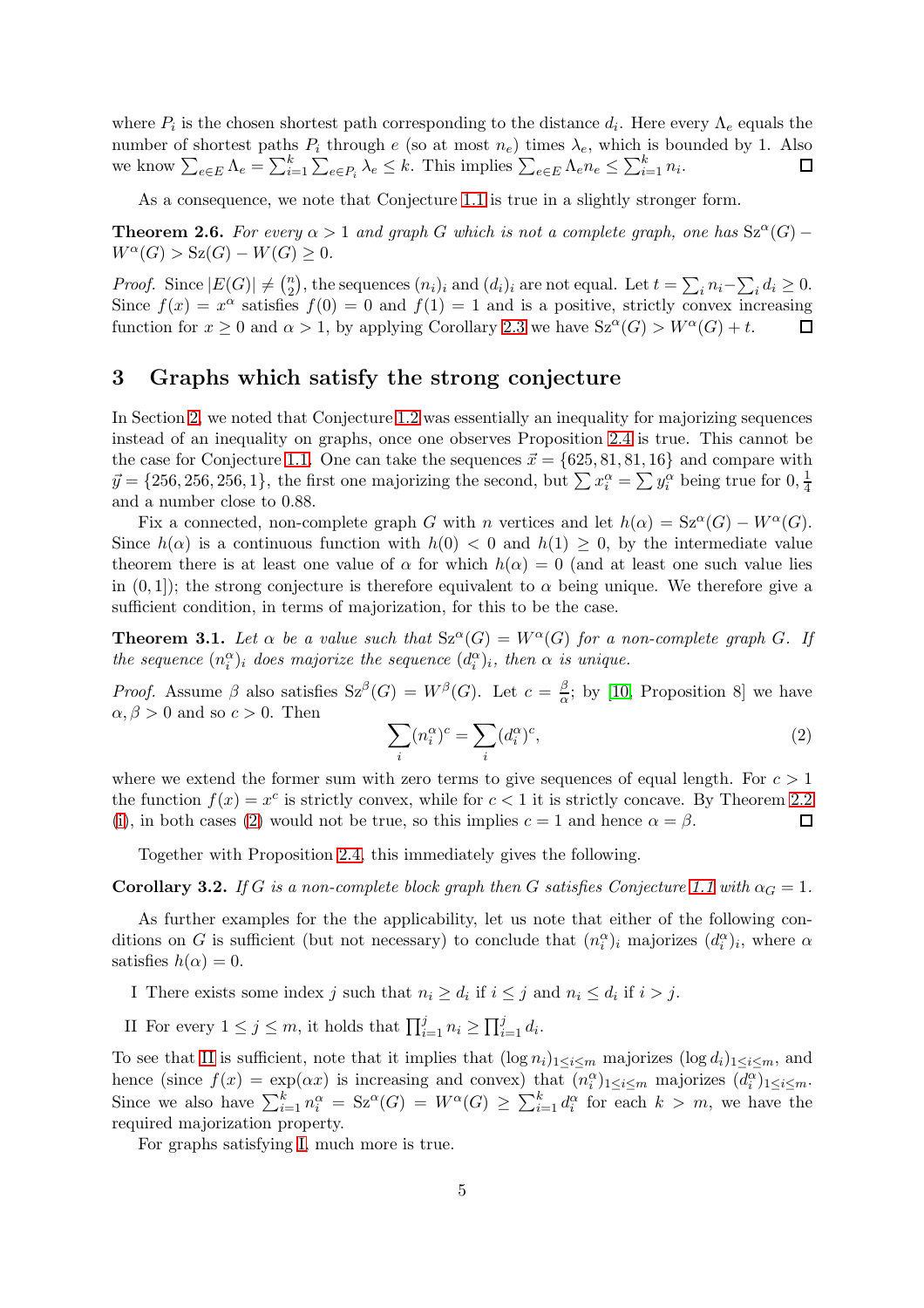**Theorem 3.3.** *If* G *satisfies condition I* above, then for every value of  $\alpha > 0$  *satisfying*  $h(\alpha) \geq$  $h(0)$  *we have*  $h'(\alpha) > 0$ *.* 

This implies the strong conjecture holds for G, since there is some smallest positive value  $\alpha_G \leq 1$  for which  $h(\alpha_G) = 0 > h(0)$ , and thereafter the function is strictly increasing so strictly positive. Note that Theorem [3.3](#page-4-4) is best possible, in the sense that we may have  $h'(0) < 0$  (and hence  $h'(\epsilon) < 0$  with  $h(\epsilon)$  arbitrarily close to  $h(0)$ ). For example, this is the case for stars with at least 8 vertices.

*Proof.* Set  $\tilde{n}_i$  to be 1 if  $n_i = 0$  and  $n_i$  otherwise. Since  $d_i \geq 1$  for each index i, condition [I](#page-4-3) still applies with  $n_i$  replaced by  $\tilde{n}_i$ , and ensures that  $\sum_{i \leq k} (\tilde{n}_i^{\alpha} - d_i^{\alpha})$ , considered as a function of k for any fixed  $\alpha > 0$ , is increasing for  $k \leq j$  and decreasing thereafter. Consequently,  $(\tilde{n}_i^{\alpha})$ majorizes  $(d_i^{\alpha})$  provided

$$
\sum_{i=1}^N \tilde{n}_i^{\alpha} \ge \sum_{i=1}^N d_i^{\alpha},
$$

i.e. whenever  $h(\alpha)+N-e(G) \geq 0$ . Since  $h(0)=e(G)-N$ , this condition becomes  $h(\alpha) \geq h(0)$ . Now provided  $\alpha > 0$  we have

$$
h'(\alpha) = \sum_{i=1}^{N} (\log n_i \cdot n_i^{\alpha} - \log d_i \cdot d_i^{\alpha})
$$
  
= 
$$
\sum_{i=1}^{N} (\log \tilde{n}_i \cdot \tilde{n}_i^{\alpha} - \log d_i \cdot d_i^{\alpha})
$$
  
= 
$$
\alpha^{-1} \left( \sum_{i=1}^{N} f(\tilde{n}_i^{\alpha}) - \sum_{i=1}^{N} f(d_i^{\alpha}) \right),
$$

where  $f(x) = x \log x$  for  $x \ge 1$ . Since this is a strictly convex, increasing function, and the two sequences are distinct (the fact that  $\sum_i \tilde{n}_i > \sum_i d_i$  implies there is some i with  $\tilde{n}_i > d_i$ ), Theorem [2.2](#page-2-4) [\(ii\)](#page-2-2) gives  $\sum_{i=1}^{N} f(\tilde{n}_i) > \sum_{i=1}^{N} f(d_i)$ , as required.

<span id="page-5-0"></span>In particular this implies the strong conjecture holds for several classes of graphs.

Corollary 3.4. *The graph* G *satisfies Conjecture [1.1](#page-1-1) in any of the following cases:*

- G *is bipartite;*
- G *is edge-transitive;*
- diam $(G) = 2$ *; or*
- diam $(G) = 3$  *and*  $m \leq N/2$ *.*

*Proof.* If G is bipartite then for each edge  $uv$ , each vertex is strictly closer to either u or v, since equality would create an odd cycle. Thus  $n_u(v) \cdot n_v(u) \geq |G|-1 \geq d(x,y)$ , and [I](#page-4-3) holds with  $j = m$ .

If G is edge-transitive then every edge is on a diameter, meaning  $n_i \geq \text{diam}(G) \geq d_i$  for  $1 \leq i \leq m$ .

If diam(G) = 2 then  $d_i \in \{1,2\}$  for each i. Take j maximal such that  $n_i \geq 2$ . Then  $n_i \geq d_i$ for  $i \leq j$ , and  $n_i \leq d_i$  for all  $i > j$ , as required. Finally, if  $\text{diam}(G) = 3$  and  $m \leq N/2$  then we have  $d_i \in \{2,3\}$  for each  $i \leq m$ , and taking j maximal such that  $n_i \geq 3$  gives the required property.  $\Box$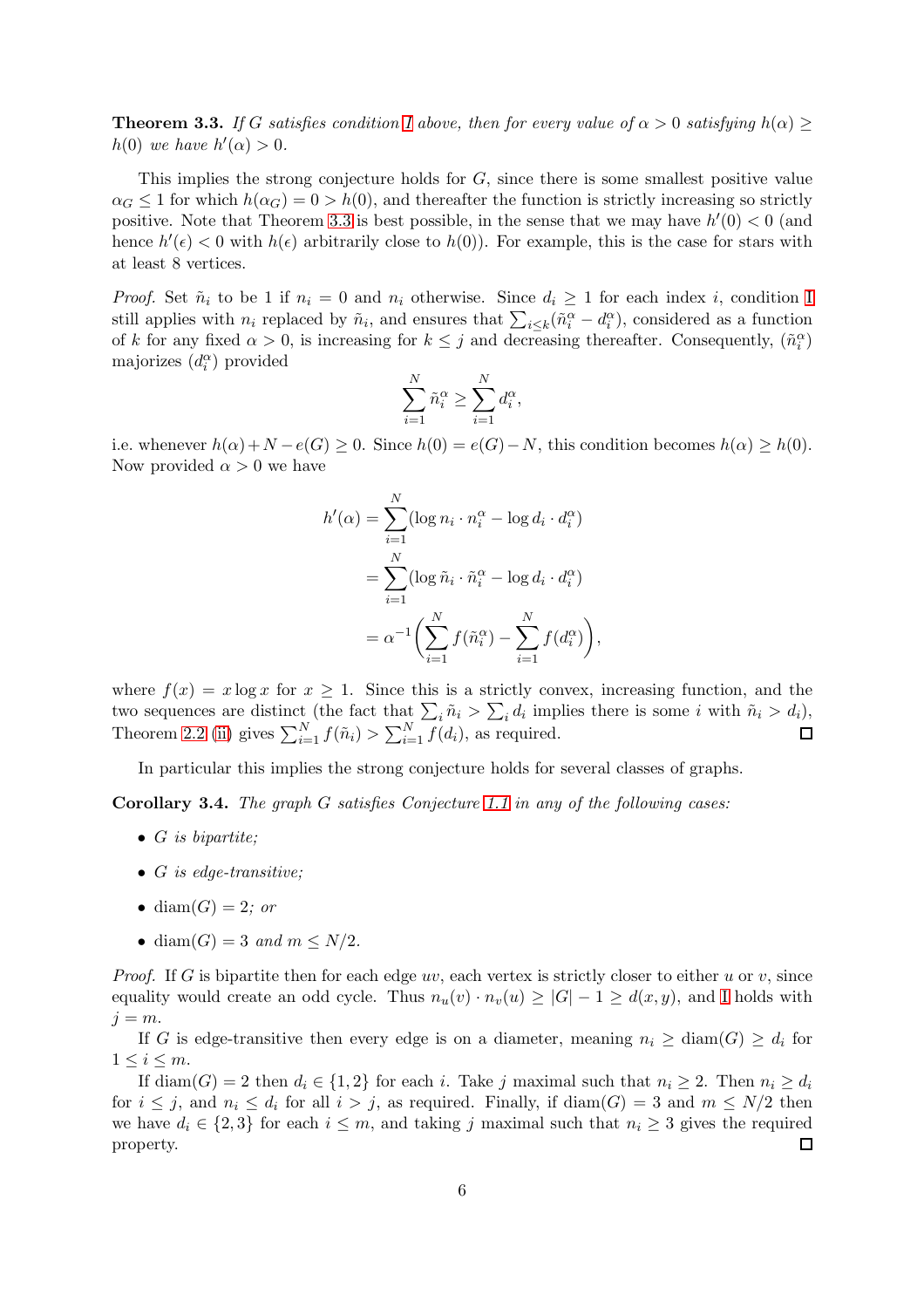Another corollary of Theorem [3.1](#page-4-5) is the case when the  $n_i$  are "on average" at least equal to the diameter, which can be stated more precisely as follows with the use of the notion  $\mu_{\alpha}$  for the power mean with exponent  $\alpha$ , i.e. using  $N = \binom{n}{2}$  $n \choose 2$  we have

$$
\mu_{\alpha}(d_1, d_2, \ldots, d_N) = \sqrt[\alpha]{\frac{\sum_{i=1}^N d_i^{\alpha}}{N}}.
$$

<span id="page-6-0"></span>**Corollary 3.5.** Let  $\alpha$  be a value such that  $Sz^{\alpha}(G) = W^{\alpha}(G)$  for a non-complete graph G. If

$$
\mu_{\alpha}(d_1, d_2, \ldots, d_N) \ge \left(\frac{m}{N}\right)^{\frac{1}{\alpha}} \text{diam}(G),
$$

*then this value* α *is unique.*

*Proof.* By Theorem [3.1](#page-4-5) it is sufficient to prove that  $(n_i^{\alpha})_i$  majorizes  $(d_i^{\alpha})_i$ , which is the case if for each  $k \leq m$  the first k terms of the first sequence are on average at least equal to the largest term of the second, namely,  $\text{diam}(G)^\alpha$ . As the sequence is ordered, it is sufficient to prove this for  $k = m$ , i.e.

$$
\sum_{i=1}^{m} n_i^{\alpha} \ge m \operatorname{diam}(G)^{\alpha} \Longleftrightarrow \sum_{i=1}^{N} d_i^{\alpha} \ge m \operatorname{diam}(G)^{\alpha}
$$

$$
\Longleftrightarrow \sqrt[\alpha]{\frac{\sum_{i=1}^{N} d_i^{\alpha}}{N}} \ge \sqrt[\alpha]{\frac{m}{N}} \operatorname{diam}(G).
$$

Corollary [3.5](#page-6-0) is sufficient to prove Conjecture [1.1](#page-1-1) for all graphs lying in some sparse regime. Intuitively if  $N \gg m$ , the  $n_i$  are on average much larger than the  $d_i$  and so the majorization property will hold.

<span id="page-6-1"></span>**Theorem 3.6.** *Conjecture* [1.1](#page-1-1) *is true for graphs with* m *edges and* n *vertices whenever*  $m \leq$ 1  $\frac{1}{4}(n^{4/3}-n^{1/3}).$ 

*Proof.* By Corollary [3.5](#page-6-0) we only need to prove that the inequality

$$
\mu_{\alpha} := \mu_{\alpha}(d_1, d_2, \dots, d_N) \leq \left(\frac{m}{N}\right)^{\frac{1}{\alpha}} \text{diam}(G)
$$

is impossible. So assume this is the case, i.e. we have  $\text{diam}(G) \geq \left(\frac{N}{m}\right)^{\frac{1}{\alpha}} \mu_{\alpha} \geq (2n^{2/3})^{\frac{1}{\alpha}} \mu_{\alpha}$ . Note that for all edges in the middle of a diameter, the  $n_i$  are large.

**Claim 3.7.** Let  $e_1e_2 \ldots e_{\text{diam}(G)}$  be the path between two vertices x and y for which  $d(x, y) =$ diam(G). Then  $n_{e_j} \geq \frac{3}{16} \operatorname{diam}(G)^2$  when  $\frac{\operatorname{diam}(G)}{4} \leq j \leq \frac{3 \operatorname{diam}(G)}{4} + 1$ .

*Proof.* Let  $e_i = uv$  with  $u = e_i \cap e_{i-1}$  and  $v = e_i \cap e_{i+1}$ . Then  $N_u(e_i)$  contains at least the j vertices on the path from x to u, and similarly  $n_v(e_j) \geq \text{diam}(G) + 1 - j$ . Hence  $n_u(e_j) n_v(e_j) \geq$  $j(\text{diam}(G) + 1 - j) \ge \frac{3}{16} \text{diam}(G)^2$ . And the contract of the contract of  $\Diamond$ 

Taking into account that  $\alpha \leq 1$  and  $\mu_{\alpha} \geq 1$ , this implies

$$
\sum_{i} n_i^{\alpha} \ge \frac{\text{diam}(G)}{2} \left(\frac{3}{16} \operatorname{diam}(G)^2\right)^{\alpha}
$$

$$
\ge \frac{3}{32} \operatorname{diam}(G)^{3\alpha}
$$

$$
\ge \frac{3}{4} n^2 \mu_{\alpha}^{\alpha}
$$

$$
> W^{\alpha}(G).
$$

This is the desired contradiction, so in the sparse regime Corollary [3.5](#page-6-0) does apply.

 $\Box$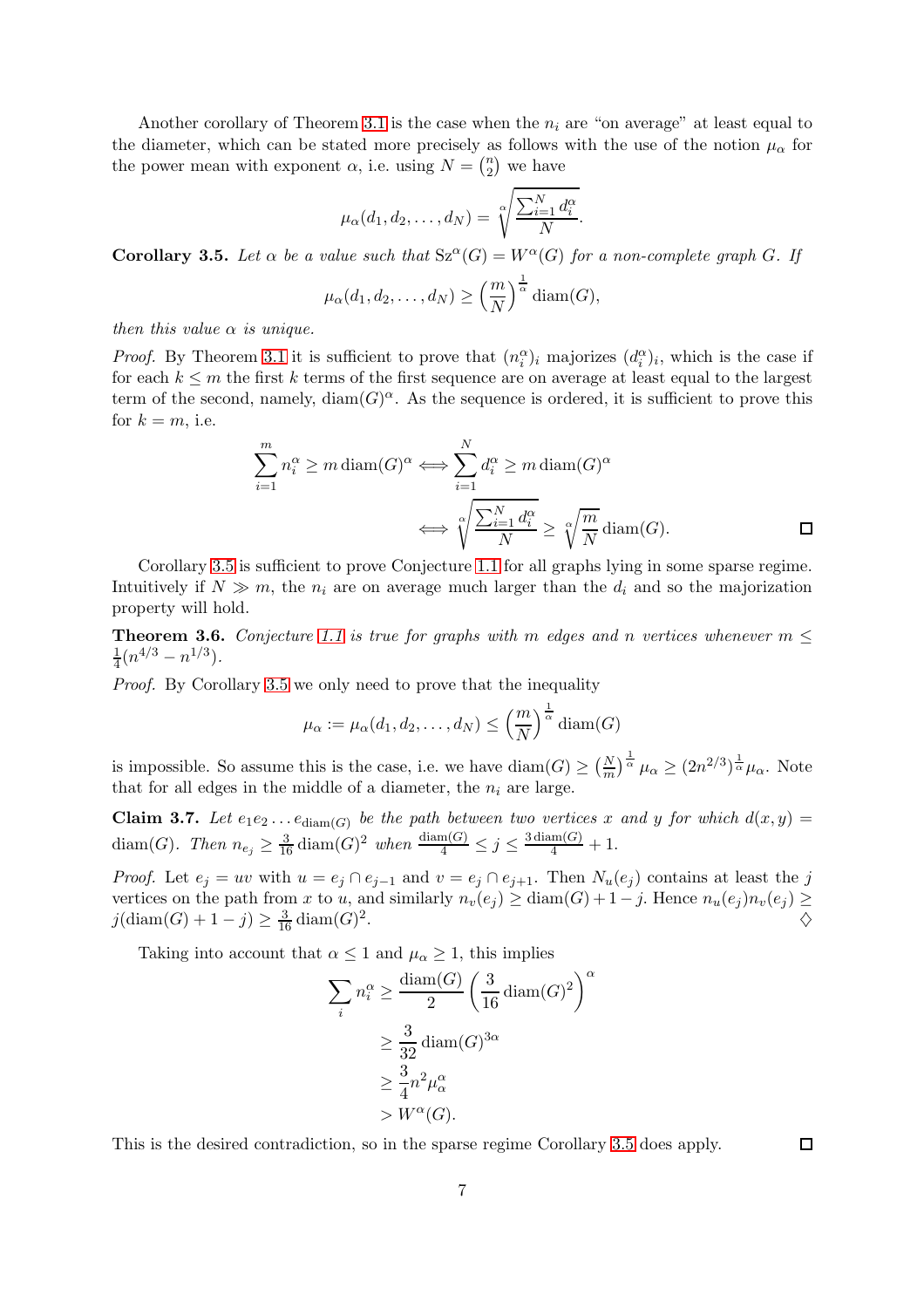As a consequence, Conjecture [1.1](#page-1-1) is a.a.s. true for any random graph of the form  $G_{n,p}$  or  $G_{n,m}$  (conditional on the graph being connected).

Corollary 3.8. *For any value of* m *or* p*, Conjecture [1.1](#page-1-1) is a.a.s. true for any random graph of the form*  $G_{n,p}$  *or*  $G_{n,m}$  *(conditional on the graph being connected).* 

*Proof.* By Theorem [3.6](#page-6-1) the result is true in the sparse case, so we only have to consider the dense case where  $m > \frac{1}{4}(n^{4/3} - n^{1/3})$ . By a result of Klee and Larman [\[14\]](#page-10-12), the diameter is a.a.s. at most 3, and when  $m \geq \frac{N}{3}$  $\frac{N}{3}$  it is a.a.s. equal to 2. Therefore Corollary [3.4](#page-5-0) applies in this regime. Finally, the result for  $G(n, p)$  follows by conditioning on the number of edges.  $\Box$ 

### <span id="page-7-0"></span>4 Counterexamples to the strong conjecture

<span id="page-7-1"></span>Let  $G_{k,\ell}$  be a graph constructed as follows. Start with a clique  $K_k$  and remove a k-cycle  $v_1v_2v_3 \ldots v_k$  (a Hamiltonian path) from the clique. Next connect all its vertices with one endvertex  $u_1$  of a path  $u_1u_2 \ldots u_{\ell+1}$  of length  $\ell$  (i.e. of order  $\ell+1$ ). See Figure [1](#page-7-1) for a small example.



Figure 1: The graph  $G_{k,\ell}$  for  $k=8$  and  $\ell=5$ .

Now we compute  $W^{\alpha}(G_{k,\ell})$  and  $Sz^{\alpha}(G_{k,\ell})$  (assuming  $k \geq 6$ ).

## 4.1 Computation of  $W^{\alpha}(G_{k,\ell})$  and  $\text{Sz}^{\alpha}(G_{k,\ell})$

The number of edges of the graph equals  $\binom{k}{2}$  $\binom{k}{2} + \ell$ . There are k pairs of vertices which are at distance 2 in the clique. For each  $i \leq \ell + 1$ , there are k pairs with one vertex from the clique together with  $u_i$  which are at distance i from each other. There are also  $\ell+1-i$  pairs of vertices, both belonging to the path, which are at distance i from each other; these are  $(u_i, u_{i+i})$  for  $1 \leq j \leq \ell + 1 - i$ .

This implies that

$$
W^{\alpha}(G_{k,\ell}) = {k \choose 2} + \ell + (2k + \ell - 1)2^{\alpha} + \sum_{i=3}^{\ell+1} (k + \ell + 1 - i)i^{\alpha}.
$$

Next, we compute  $Sz^{\alpha}(G_{k,\ell}).$ 

For every pair of vertices in the clique of the form  $(v_i, v_{i+2})$  (indices modulo k), we have  $N_{v_i}(v_{i+2}) = \{v_i, v_{i+3}\}\$ and  $N_{v_{i+2}}(v_i) = \{v_{i-1}, v_{i+2}\}\$ . So the corresponding value for  $n_{v_i v_{i+2}} = 4$ ; there are k such edges.

For every edge  $v_i v_j$  with  $|i-j| \not\equiv 2 \pmod{k}$  we have  $N_{v_i}(v_j) = \{v_i, v_{j-1}, v_{j+1}\}$  and  $N_{v_j}(v_i) =$  $\{v_j, v_{i-1}, v_{i+1}\}\$ , so  $n_{v_i v_j} = 9$ . There are  $\binom{k}{2}$  $\binom{k}{2}$  – 2k edges of this form.

For every edge  $u_1v_i$ , we have  $N_{v_i}(u_1)$  =  $\{v_i\}$  and  $N_{u_1}(v_i)$  contains all vertices from the path  $P_{\ell}$ , as well as  $v_{i-1}$  and  $v_{i+1}$ . So we have k edges here for which  $n_{v_i u_1} = \ell + 3$ .

For every edge of the form  $u_i u_{i+1}$  we have  $n_{u_i u_{i+1}} = (k + i)(\ell + 1 - i)$ .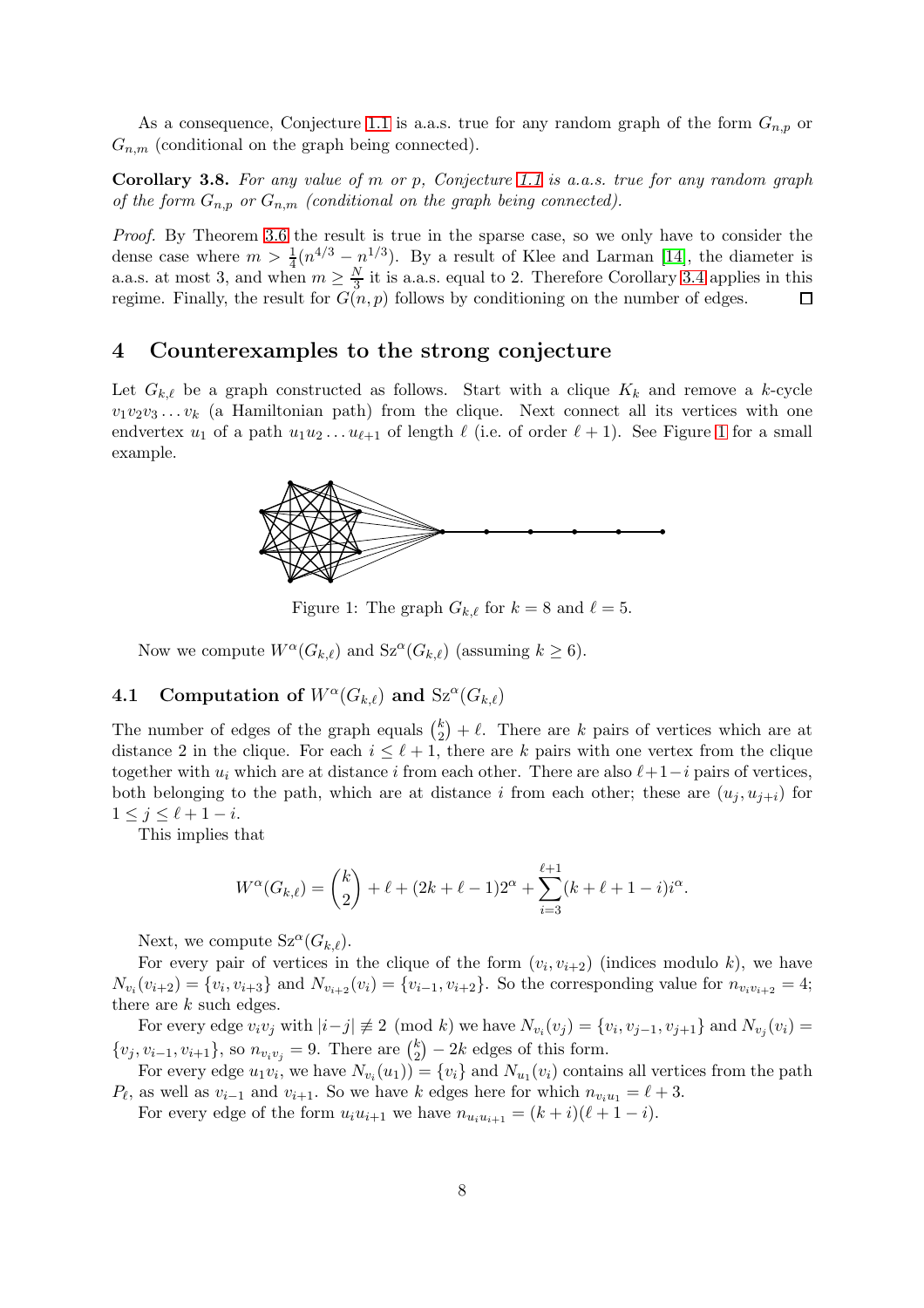Taking everything into account, we get

$$
Sz^{\alpha}(G_{k,\ell}) = k4^{\alpha} + \left( {k \choose 2} - 2k \right) 9^{\alpha} + k(\ell+3)^{\alpha} + \sum_{i=1}^{\ell} ((k+i)(\ell+1-i))^{\alpha}.
$$

#### 4.2 Some explicit counterexamples

There are multiple graphs of the form  $G_{k,\ell}$  which are counterexamples. All we need is that k is reasonably large, and then there are some corresponding  $\ell$  giving three values of  $\alpha$  for which  $Sz^{\alpha}(G_{k,\ell}) - W^{\alpha}(G_{k,\ell}) = 0$ . One example is  $k = 520$  and  $\ell = 82$ ; part of the function  $h(\alpha)$ showing that the conjecture does not hold is plotted in Figure [2.](#page-8-0)

<span id="page-8-0"></span>

Figure 2: The function  $h(\alpha)$  plotted for  $G_{520.82}$ .

We can actually prove that there are infinitely many counterexamples. Since our construction is not a block graph, we know that  $h(0) < 0$  and  $h(1) > 0$ . For k tending to infinity and  $0 < \epsilon < 0.25$  fixed,  $0 \leq \alpha \leq 1$  and  $k^{0.5+\epsilon} < \ell < k^{1-\epsilon}$ , we note that

$$
W^{\alpha}(G_{k,\ell}) = {k \choose 2} \left(1 + O\left(\frac{1}{k}\right)\right) + k \left(1 + O\left(\frac{1}{k^{\epsilon}}\right)\right) \sum_{i=3}^{\ell+1} i^{\alpha} \sim {k \choose 2} + k \frac{\ell^{\alpha+1}}{\alpha+1}
$$

and

$$
Sz^{\alpha}(G_{k,\ell}) = {k \choose 2} \left(1 + O\left(\frac{1}{k^{\epsilon}}\right)\right)9^{\alpha} + k^{\alpha} \left(1 + O\left(\frac{1}{k^{\epsilon}}\right)\right) \sum_{i=1}^{\ell} i^{\alpha} \sim {k \choose 2}9^{\alpha} + k^{\alpha} \frac{\ell^{\alpha+1}}{\alpha+1}.
$$

This implies that  $h(\epsilon) \sim \binom{k}{2}$  $\chi_2^k(9^{\epsilon}-1) > 0$  and  $h(1-\epsilon) \sim -k\frac{\ell^{2-\epsilon}}{2-\epsilon} < 0$ . By applying the intermediate value theorem on  $h(0) < 0, h(\epsilon) > 0, h(1 - \epsilon) < 0$  and  $h(1) > 0$  we conclude that there are at least 3 values  $\alpha$  for which  $h(\alpha) = 0$ .

It is not hard to see that the same analysis gives the same conclusion when a matching instead of a cycle (for k even) was removed from the  $K_k$ , or any r-regular graph for fixed r (and  $k$  sufficiently large).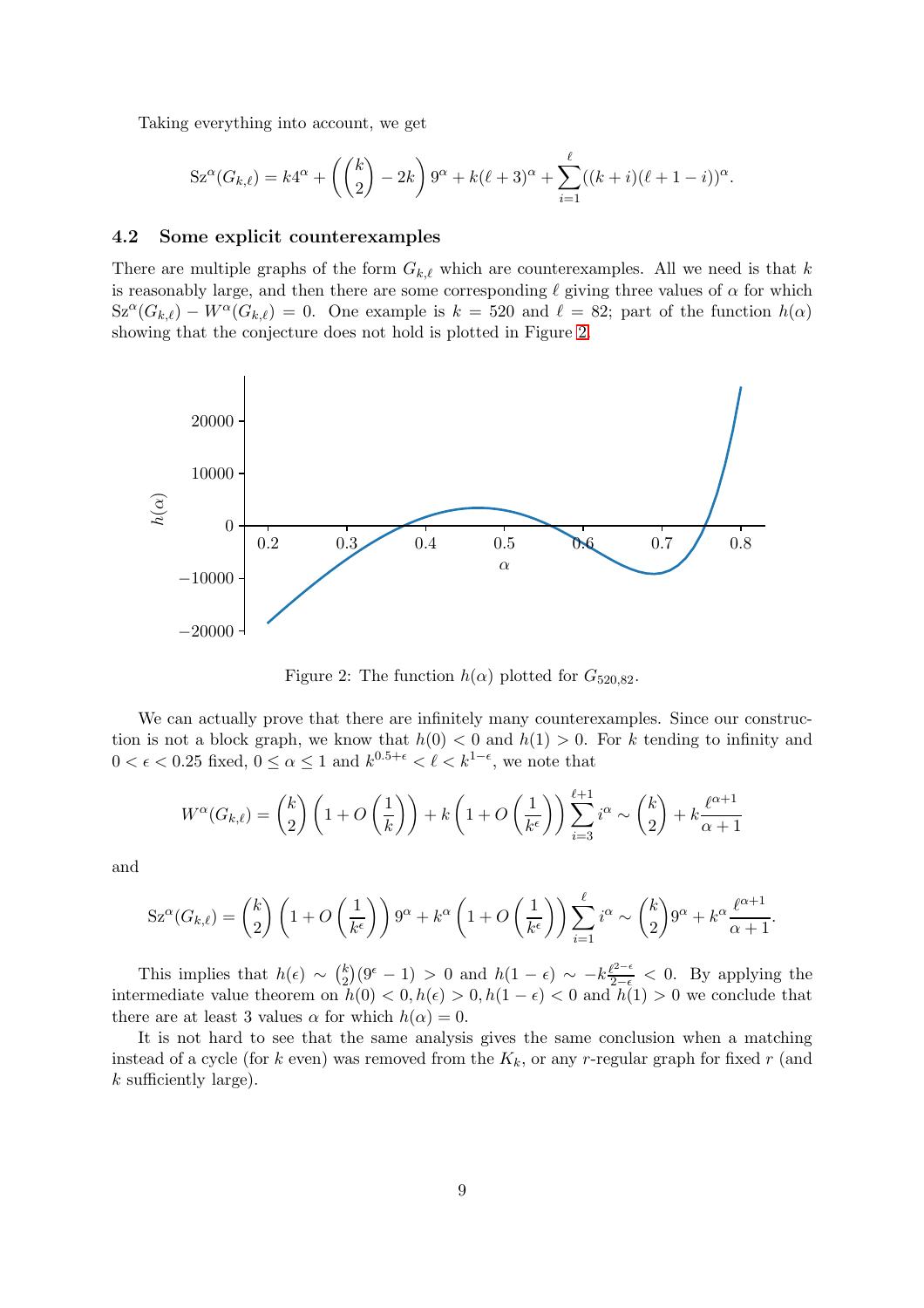### 5 Conclusion

We have resolved both conjectures of [\[10\]](#page-9-9). We proved the weaker Conjecture [1.2](#page-1-2) by showing majorization of the sequence  $(n_i)_i$  with respect to  $(d_i)_i$ . The stronger Conjecture [1.1](#page-1-1) is not true in general, as there are (infinitely many) sporadic counterexamples such as  $G_{520,82}$ , as explained in Section [4.](#page-7-0)

Nevertheless, it is true in many important cases as proven in this note. The conjecture is true for example for the following families:

- block graphs;
- graphs with diameter 2;
- any *n*-vertex graph with at most  $\frac{1}{2n^{2/3}} {n \choose 2}$  $n \choose 2$  edges;
- bipartite graphs;
- edge-transitive graphs; and
- the random graphs  $G(n, p)$  and  $G(n, m)$  a.a.s. (for the entire range of p or m).

### <span id="page-9-8"></span>References

- <span id="page-9-1"></span>[1] B. Bollob´as and P. Erd˝os. Graphs of extremal weights. *Ars Combin.*, 50:225–233, 1998.
- [2] A. Dobrynin, R. Entringer, and I. Gutman. Wiener index of trees: theory and applications. *Acta Appl. Math.*, 66(3):211–249, 2001.
- <span id="page-9-7"></span>[3] A. Dobrynin and I. Gutman. On a graph invariant related to the sum of all distances in a graph. *Publ. Inst. Math. (Beograd) (N.S.)*, 56(70):18–22, 1994.
- <span id="page-9-0"></span>[4] R. C. Entringer, D. E. Jackson, and D. A. Snyder. Distance in graphs. *Czechoslovak Math. J.*, 26(101)(2):283–296, 1976.
- <span id="page-9-6"></span><span id="page-9-2"></span>[5] I. Gutman. A formula for the Wiener number of trees and its extension to graphs containing cycles. *Graph Theory Notes N. Y.*, 27:9–15, 1994.
- [6] I. Gutman, S. Klavˇzar, and B. Mohar, editors. *Fifty years of the Wiener index*. A. Kerber, Bayreuth, 1997. Papers in celebration of the 50th anniversary of the appearance of "Structural determination of paraffin boiling points" [J. Amer. Chem. Soc. 69 (1947), no. 1, 17–20] by Harold Wiener, Match No. 35 (1997) (1997).
- <span id="page-9-4"></span>[7] I. Gutman, B. Ruščić, N. Trinajstić, and C. F. Wilcox. Graph theory and molecular orbitals. XII. Acyclic polyenes. *J. Chem. Phys.*, 62:3399–3405, 1975.
- <span id="page-9-3"></span>[8] I. Gutman and N. Trinajstić. Graph theory and molecular orbitals. Total  $\pi$ -electron energy of alternant hydrocarbons. *Chem. Phys. Lett.*, 17:535–538, 1972.
- <span id="page-9-5"></span>[9] H. Hosoya. Topological index. A newly proposed quantity characterizing the topological nature of structural isomers of saturated hydrocarbons. *Bull. Chem. Soc. Jpn.*, 44(9):2332– 2339, 1971.
- <span id="page-9-9"></span>[10] K. Hriňáková, M. Knor, and R. Škrekovski. An inequality between variable Wiener index and variable Szeged index. *Appl. Math. Comput.*, 362:124557, 6, 2019.